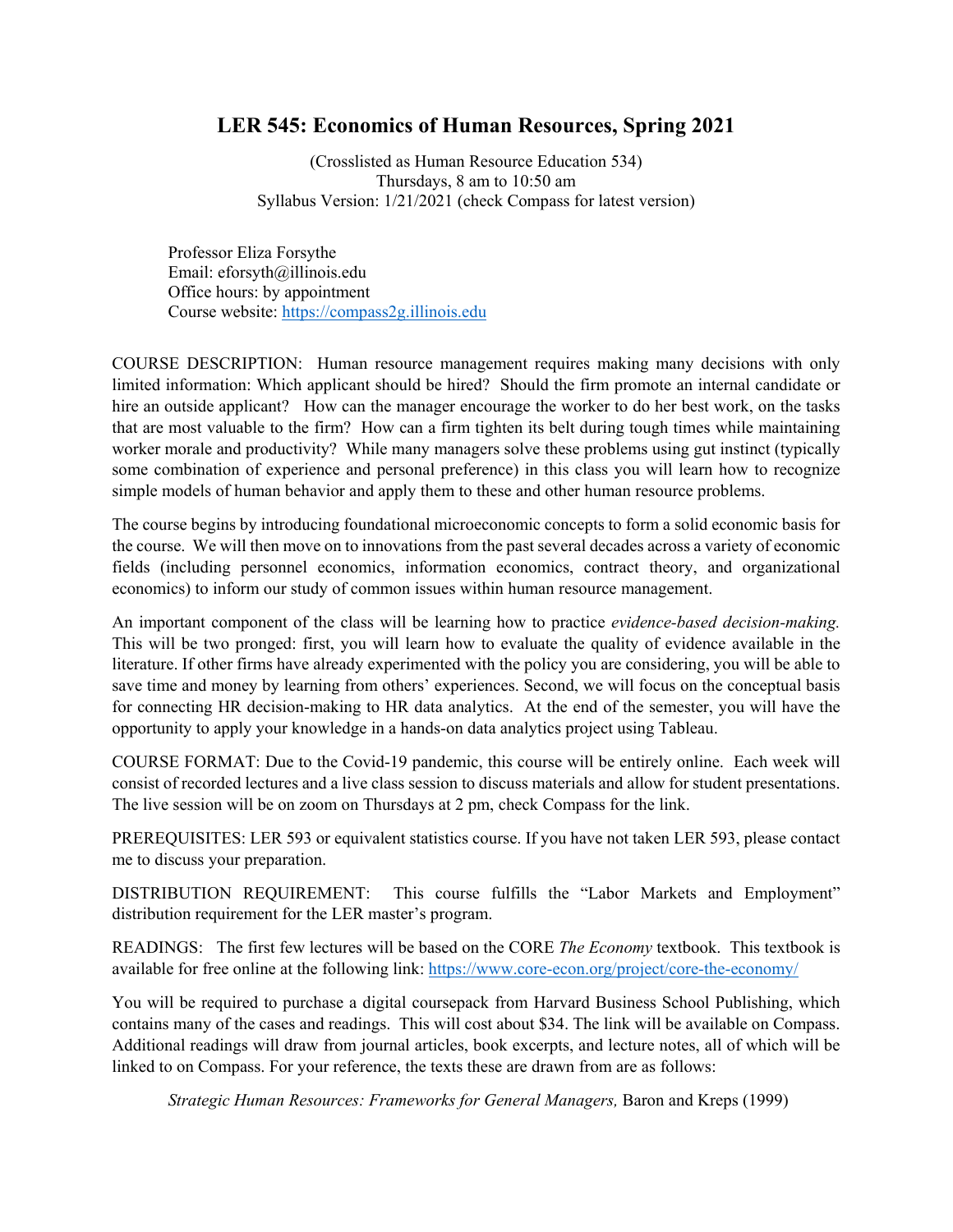*Hard Facts, Dangerous Half-Truths and Total Nonsense: Profiting from Evidence-Based Management*, Pfeffer and Sutton (2006)

*Labor Economics: Introduction to Classic and the New Labor Economics*, Laing (2011).

*The Modern Firm* by John Roberts (2004)

GRADES: Grades are determined by the following rubric: Exam: 20% Homework: 25% (lowest score dropped) Executive Summaries: 25% (lowest score dropped) Data Analytics Project: 20% Participation: 10%

Each portion of the grade is discussed in detail below.

EXAM: There will be one midterm exam, which covers the material from the first module of the class (Econ 101).

DATA ANALYTICS PROJECT: You will be provided HR data and will work in small groups to analyze the data using Tableau. More details will be provided later in the semester.

HOMEWORKS: Each week there will be a homework posted on the Compass website. This will consist of a mix of problem solving questions from material you learned the previous week and short answer questions that cover the current week's material. These homeworks are due by the start of the class period. Late homeworks will not be accepted, however one missed homework can be used as the dropped score. The assignments will be available on Compass at least a week in advance.

### PARTICIPATION AND IN-CLASS ASSIGNMENTS

Participation will be graded based on participating in the live class sessions and completing short comprehension quizzes after watching the recorded lectures, as well as other opportunities throughout the term.

EXECUTIVE SUMMARIES: The goal of these case summaries is to take a clear position on an issue, support your position, and note any caveats or potential problems. Some administrative parameters:

- I will assign you to teams of 3 to 4 people, which will remain the same throughout the term. I will post the team assignments on Compass after the first class.
- There are 5 cases for ES, all from the second half of the class (Money Cashflow, SG Cowen, Motorola, Safelite, and Nordstrom). The lowest case score will be dropped.
- The summary should consist of five to seven slides.
- Due date is 24 hours before the start of class, e.g. Wednesdays at 2 pm. Designate one team member to upload the presentation on Compass. Late work will not be accepted.

Topic: The question for each write-up is labelled "*ES Question"* in the schedule for that class date.

Format: The presentation should consist of five parts: 1. Summary/Recommendation, 2. Supporting argument, 3. Supporting evidence, 4. Caveats and potential problems, 5. Assessment Plan. Your first slide must start with a one-sentence summary that states your basic position. The sentence should be as concise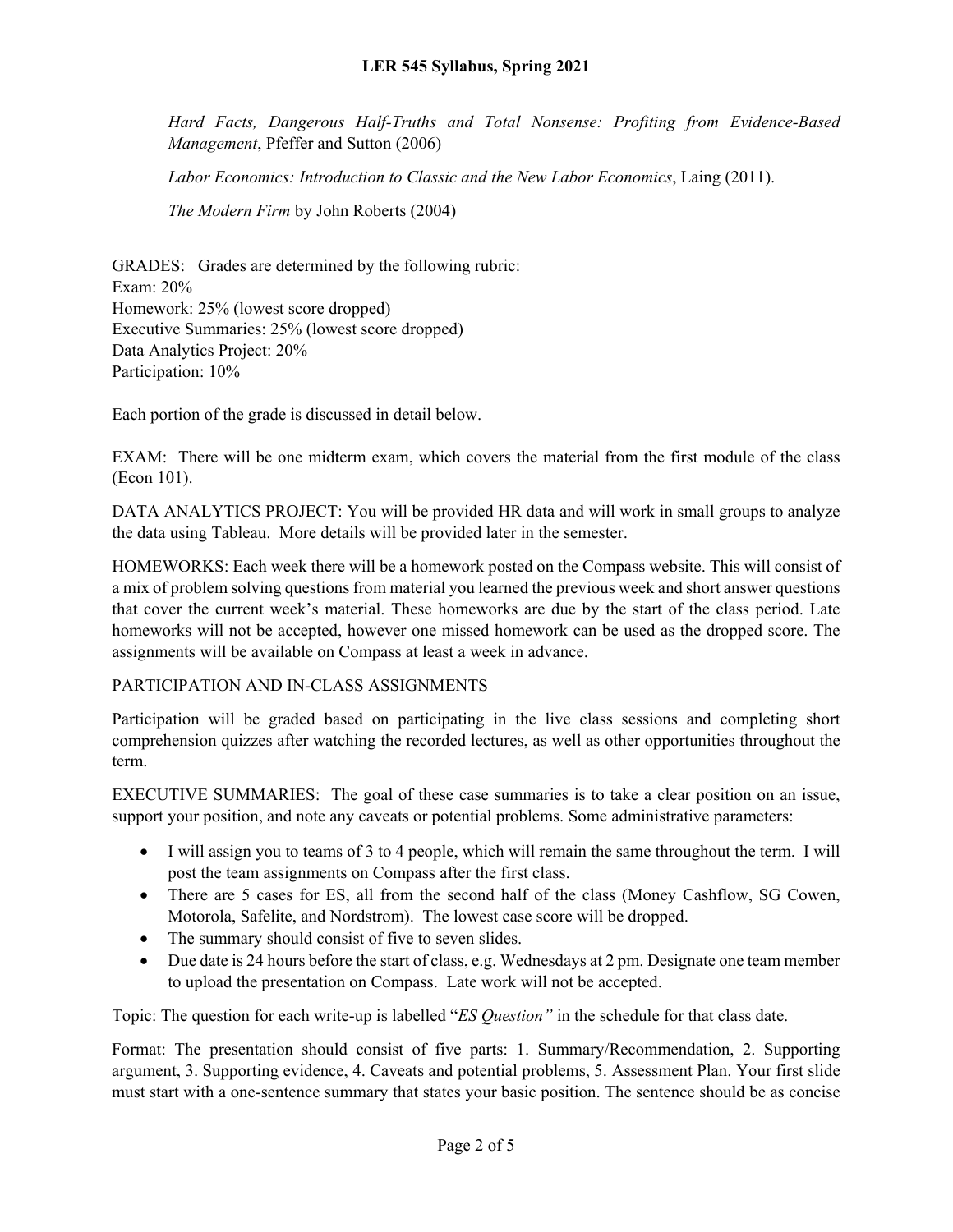### **LER 545 Syllabus, Spring 2021**

as possible, shorter is better. The rest of the presentation argues why that position is correct. In particular, you should cite at least one piece of evidence from the reading (or your own research) that supports your recommendation. Next, you should list concisely three or four caveats or potential problems with your recommendation. If possible, you should include an explanation of how the firm can recognize if this problem has occurred, and ideally a recommendation for how to solve the problem. Finally, end with a slide explaining how the organization could evaluate the decision, including what data you would collect and how you would analyze it. See below for a (partial) example.

*(Slide 1 )*

Team: Jennifer Jones, Amanda Lee, and Michael Smith

#### **Executive summary on 'Acme Inc.'**

*(Slide 2)*

*Summary*

This company should re-instate the work-from-home program.

*(Slide 3)*

#### *Argument*

There are three reasons why the program should be re-instated:

1. x 2. x

3. Reduced turnover will lead to quality improvements and cost reductions for the firm.

*(Slide 4)*

### *Evidence*

In the Bloom et al. QJE article, the authors find that … which applies to this case because…

*(Slide 5)*

### *Issues and caveats*

- Workers may work less hard when given the opportunity to work from home. This will be evident in the weekly performance data, discussed below. If this becomes a problem, the firm can require workers to meet certain performance targets to qualify for work-from-home.
- X
- Y

*(Slide 6)*

### *Assessment Plan*

Acme should roll out the policy in the Western division first. By collecting weekly performance data and … yyy … will allow the firm to evaluate whether or not the policy is successful.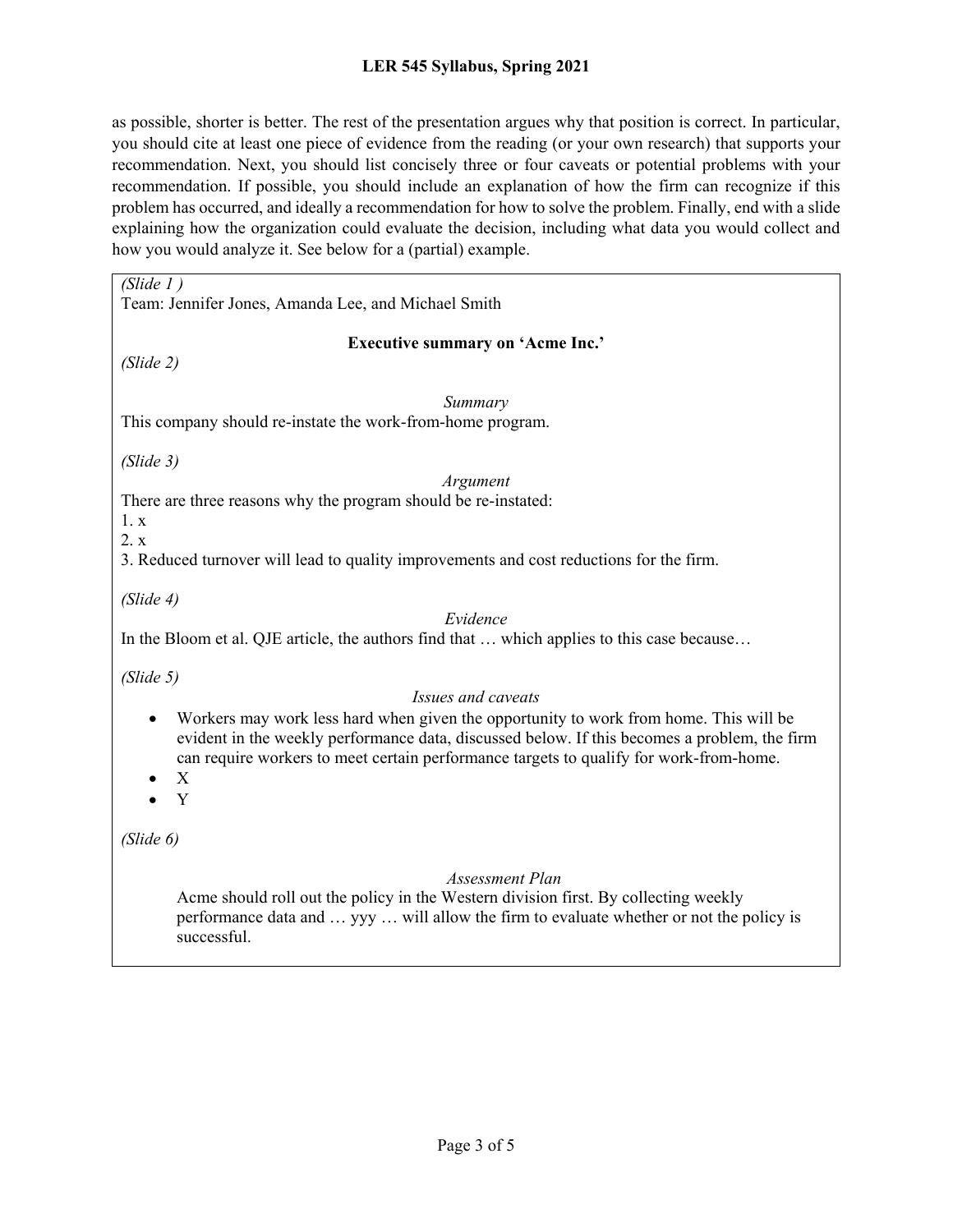#### COURSE SCHEDULE

*Week 1: January 28th. Introduction, Course Overview*

### *Week 2: February 4th. Econ 101: HR Management During Recessions*

| ING<br>-R1 | $\sim$ :<br>$\sqrt{\text{HBS}}$<br>Coursepack<br>ase<br>wen |
|------------|-------------------------------------------------------------|

### *Week 3: February 11th. Econ 101: Choice and Firms*

| <b>READING:</b> | <b>CORE</b><br>$\sim$ 1<br>Chapter 3 |
|-----------------|--------------------------------------|
|                 | <b>CORE Ch</b><br>Chapter 6          |

### *Week 4: February 18th. Econ 101: Firms and Markets*

| <b>READING:</b> | <b>CORE Chapter</b>   |
|-----------------|-----------------------|
|                 | <b>CORE</b> Chapter 8 |

# *Week 5: February 25th. Econ 101: The Labor Market*

| READING: | `ORE<br>$\mathcal{L}$ hapter 9 |
|----------|--------------------------------|

### *Week 6: March 4th. Evidence-Based Human Resources*

| CASE:           | Work from home at Yahoo and CTrip: (3 articles, all on Compass)<br>Bloom et al, "Does Working from Home Work? Evidence from a<br>Chinese Experiment", Quarterly Journal of Economics. Pages 165-173<br>are required, the rest of the article is optional. (link on Compass)                                                                    |
|-----------------|------------------------------------------------------------------------------------------------------------------------------------------------------------------------------------------------------------------------------------------------------------------------------------------------------------------------------------------------|
| <b>READING:</b> | "Management Half-Truth and Nonsense: How to Practice Evidence-<br>Based Management," Pfeffer and Sutton (2006) (HBS coursepack)<br>Re-familiarize yourself with the following statistical concepts: sample<br>size, hypothesis testing, statistical significance, correlation versus<br>causation, external validity, and experimental design. |

# *Week 7: March 11th. MIDTERM.*

*March 18th NO CLASS*

## *Week 8: March 25th. Data Analytics I*

| <b>CASE:</b>    | Money Cash Flow, Inc. (In HBS coursepack)                            |
|-----------------|----------------------------------------------------------------------|
|                 | ES Question: What indicators should Tony Martel put into a dashboard |
|                 | for the CEO? How can this help the turnover problem?                 |
| <b>READING:</b> | An evidence-based review of HR Analytics. By: Marler, Janet H.;      |
|                 | Boudreau, John W. International Journal of Human Resource            |
|                 | <i>Management.</i> Jan 2017 (link on compass)                        |